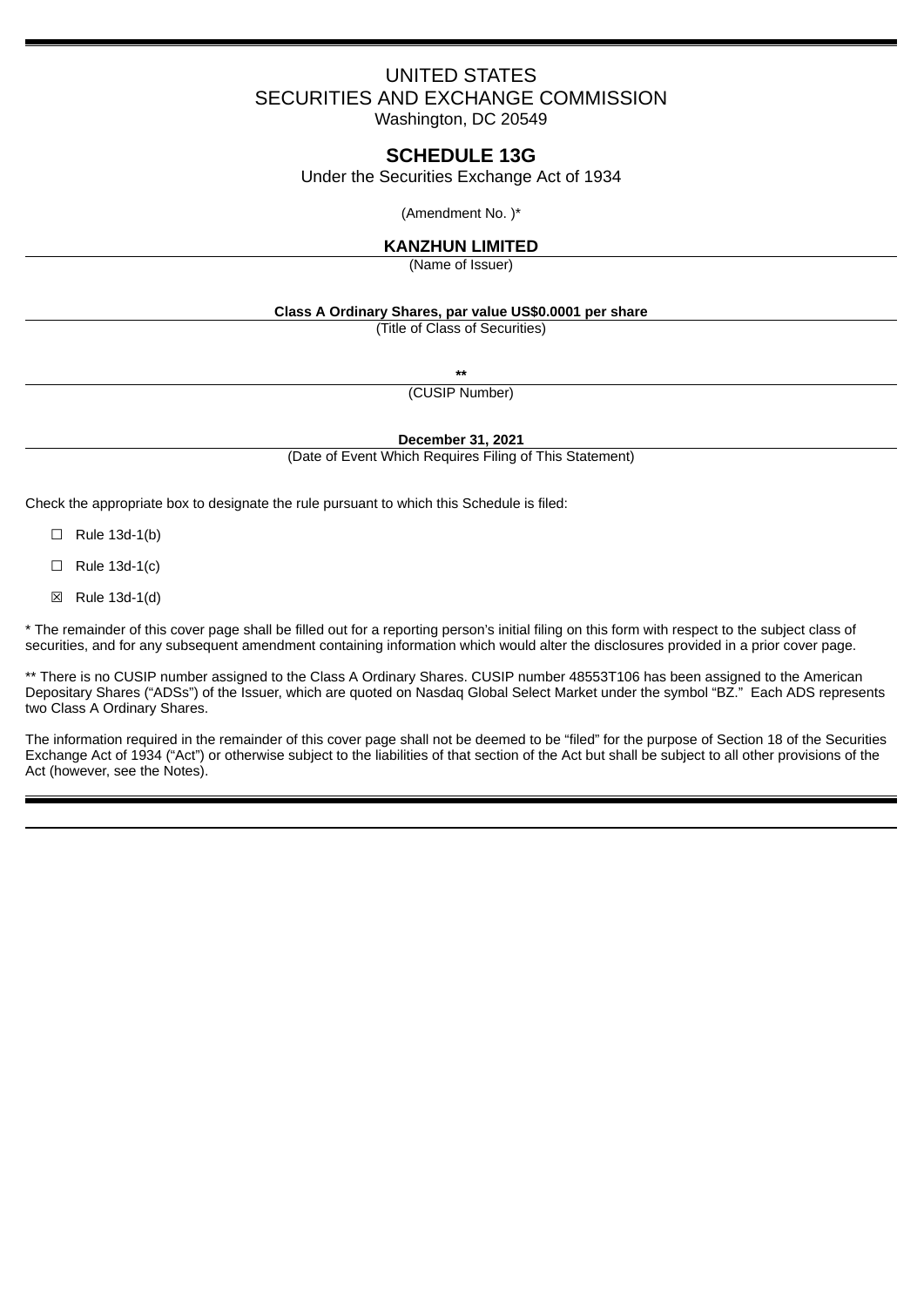| <b>CUSIP No.</b>                               |                                                                                                      | 48553T106      |                                 |  |  |
|------------------------------------------------|------------------------------------------------------------------------------------------------------|----------------|---------------------------------|--|--|
| $\mathbf{1}$                                   | Names of Reporting Persons.                                                                          |                |                                 |  |  |
|                                                | Image Frame Investment (HK) Limited                                                                  |                |                                 |  |  |
| $\overline{c}$                                 | Check the Appropriate Box if a Member of a Group (See Instructions)<br>(a) $\Box$<br>$(b)$ $\square$ |                |                                 |  |  |
| 3                                              | SEC Use Only                                                                                         |                |                                 |  |  |
| 4                                              | Citizenship or Place of Organization                                                                 |                |                                 |  |  |
| Hong Kong                                      |                                                                                                      |                |                                 |  |  |
|                                                |                                                                                                      | 5              | Sole Voting Power               |  |  |
| <b>NUMBER OF</b>                               |                                                                                                      |                | 71,838,1191                     |  |  |
|                                                |                                                                                                      | 6              | <b>Shared Voting Power</b>      |  |  |
| <b>SHARES BENEFICIALLY</b><br><b>OWNED BY</b>  |                                                                                                      |                | None                            |  |  |
| <b>EACH</b><br><b>REPORTING</b><br>PERSON WITH |                                                                                                      | $\overline{7}$ | Sole Dispositive Power          |  |  |
|                                                |                                                                                                      |                | 71,838,119 <sup>1</sup>         |  |  |
|                                                |                                                                                                      | 8              | <b>Shared Dispositive Power</b> |  |  |
|                                                |                                                                                                      |                | None                            |  |  |
| 9                                              | Aggregate Amount Beneficially Owned by Each Reporting Person                                         |                |                                 |  |  |
|                                                | 71,838,1191                                                                                          |                |                                 |  |  |
| 10                                             | Check if the Aggregate Amount in Row (9) Excludes Certain Shares (See Instructions)                  |                |                                 |  |  |
| $\Box$                                         |                                                                                                      |                |                                 |  |  |
| 11                                             | Percent of Class Represented by Amount in Row (9)                                                    |                |                                 |  |  |
|                                                | 10.6% of total outstanding Class A Ordinary Shares <sup>2</sup>                                      |                |                                 |  |  |
| 12                                             | Type of Reporting Person (See Instructions)<br><b>CO</b>                                             |                |                                 |  |  |
|                                                |                                                                                                      |                |                                 |  |  |

 $\overline{1}$  Represents 71,838,119 Class A Ordinary Shares held of record by Image Frame Investment (HK) Limited.

<sup>2</sup> See Item 4.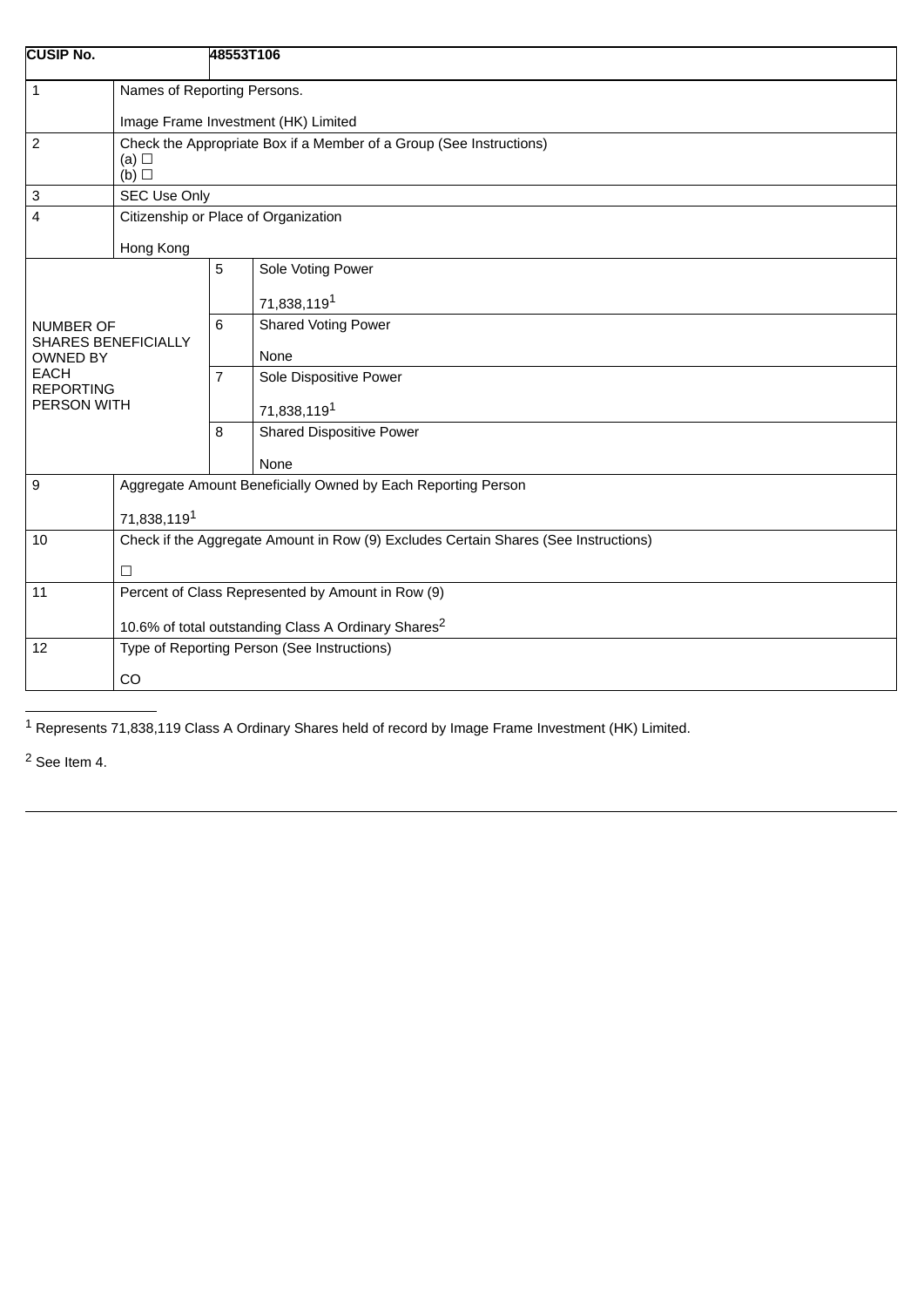| <b>CUSIP No.</b>                                                                          |                                                                                                      | 48553T106                            |                          |  |  |
|-------------------------------------------------------------------------------------------|------------------------------------------------------------------------------------------------------|--------------------------------------|--------------------------|--|--|
| $\mathbf{1}$                                                                              | Names of Reporting Persons.<br><b>Tencent Holdings Limited</b>                                       |                                      |                          |  |  |
| $\overline{2}$                                                                            | Check the Appropriate Box if a Member of a Group (See Instructions)<br>(a) $\Box$<br>$(b)$ $\square$ |                                      |                          |  |  |
| 3                                                                                         | SEC Use Only                                                                                         |                                      |                          |  |  |
| 4                                                                                         |                                                                                                      | Citizenship or Place of Organization |                          |  |  |
|                                                                                           | The Cayman Islands                                                                                   |                                      |                          |  |  |
|                                                                                           |                                                                                                      | 5                                    | Sole Voting Power        |  |  |
| <b>NUMBER OF</b>                                                                          |                                                                                                      |                                      | 71,838,119 <sup>3</sup>  |  |  |
|                                                                                           |                                                                                                      | 6                                    | Shared Voting Power      |  |  |
| <b>SHARES BENEFICIALLY</b><br><b>OWNED BY</b>                                             |                                                                                                      |                                      | None                     |  |  |
| <b>EACH</b><br><b>REPORTING</b>                                                           |                                                                                                      |                                      | Sole Dispositive Power   |  |  |
| PERSON WITH                                                                               |                                                                                                      |                                      | 71,838,1193              |  |  |
|                                                                                           |                                                                                                      | 8                                    | Shared Dispositive Power |  |  |
|                                                                                           |                                                                                                      |                                      | None                     |  |  |
| 9                                                                                         | Aggregate Amount Beneficially Owned by Each Reporting Person                                         |                                      |                          |  |  |
|                                                                                           | 71,838,1193                                                                                          |                                      |                          |  |  |
| Check if the Aggregate Amount in Row (9) Excludes Certain Shares (See Instructions)<br>10 |                                                                                                      |                                      |                          |  |  |
|                                                                                           | $\Box$                                                                                               |                                      |                          |  |  |
| 11                                                                                        | Percent of Class Represented by Amount in Row (9)                                                    |                                      |                          |  |  |
|                                                                                           | 10.6% of total outstanding Class A Ordinary Shares <sup>4</sup>                                      |                                      |                          |  |  |
| 12                                                                                        | Type of Reporting Person (See Instructions)                                                          |                                      |                          |  |  |
|                                                                                           | CO                                                                                                   |                                      |                          |  |  |
|                                                                                           |                                                                                                      |                                      |                          |  |  |

 $^3$  Represents 71,838,119 Class A Ordinary Shares held of record by Image Frame Investment (HK) Limited, a wholly-owned subsidiary of Tencent Holdings Limited.

<sup>4</sup> See Item 4.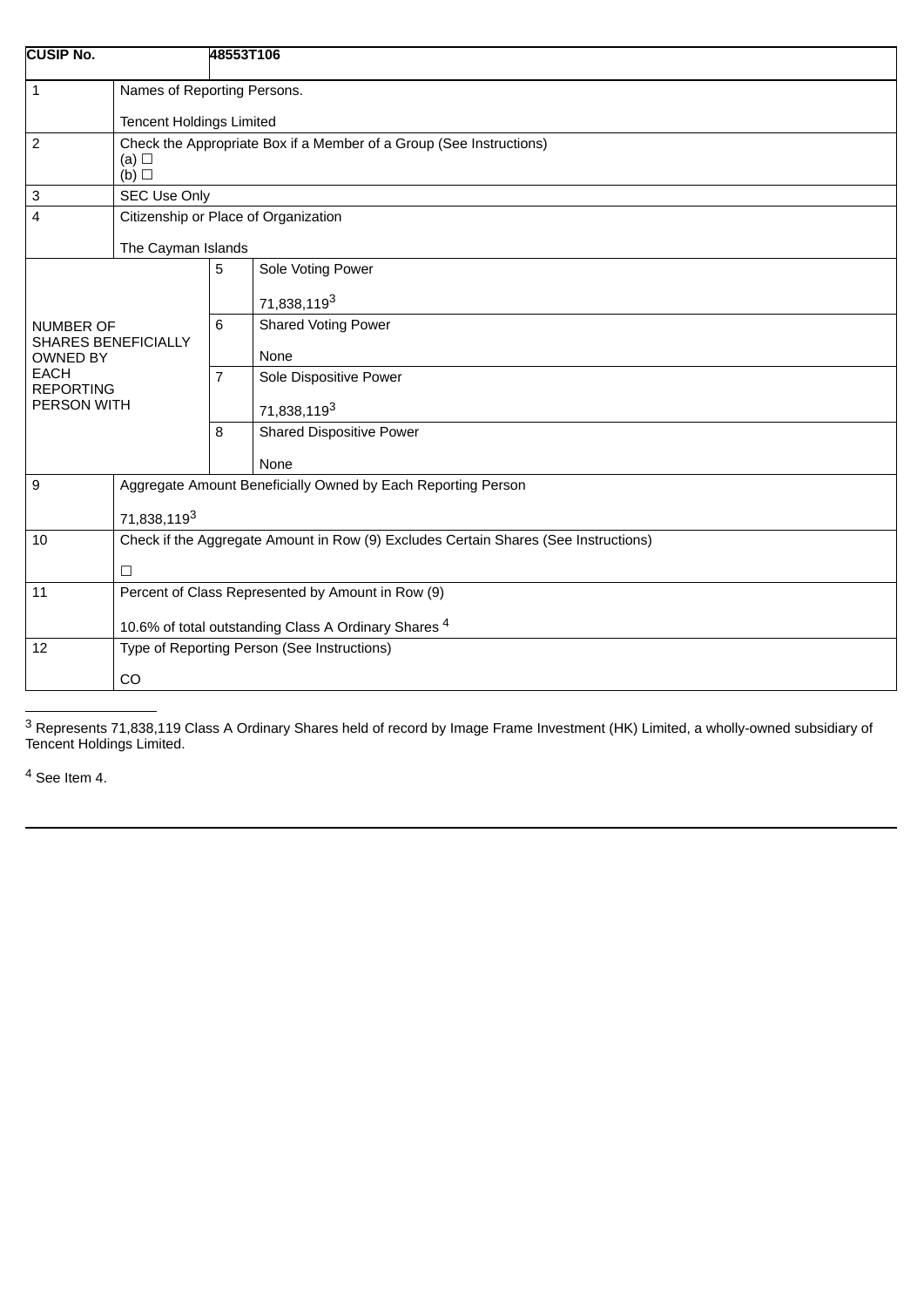#### **Item 1(a). Name of Issuer:**

KANZHUN LIMITED (the "Issuer")

#### **Item 1(b). Address of Issuer's Principal Executive Offices:**

18/F, GrandyVic Building Taiyanggong Middle Road, Chaoyang District Beijing 100020, People's Republic of China

#### **Item 2(a). Name of Person Filing:**

Image Frame Investment (HK) Limited Tencent Holdings Limited (each a "Reporting Person" and collectively the "Reporting Persons")

#### **Item 2(b). Address of Principal Business Office, or if None, Residence:**

For both Reporting Persons:

Level 29, Three Pacific Place No. 1 Queen's Road East Wanchai, Hong Kong

## **Item 2(c). Citizenship:**

Image Frame Investment (HK) Limited – Hong Kong Tencent Holdings Limited – The Cayman Islands

#### **Item 2(d). Title of Class of Securities:**

Class A Ordinary Shares, par value US\$0.0001 per share (each ADS represents two Class A Ordinary Shares).

#### **Item 2(e). CUSIP Number:**

There is no CUSIP number assigned to the Class A Ordinary Shares. CUSIP number 48553T106 has been assigned to the American Depositary Shares ("ADSs") of the Issuer, which are quoted on Nasdaq Global Select Market under the symbol "BZ." Each ADS represents two Class A Ordinary Shares.

#### Item 3. If this Statement is Filed Pursuant to Rule 13d-1(b), or 13d-2(b) or (c), Check Whether the Person Filing is a:

- (a)  $\Box$  Broker or dealer registered under section 15 of the Act (15 U.S.C. 780);
- (b)  $\Box$  Bank as defined in section 3(a)(6) of the Act (15 U.S.C. 78c);
- (c)  $\Box$  Insurance company as defined in section 3(a)(19) of the Act (15 U.S.C. 78c);
- (d)  $\Box$  Investment company registered under Section 8 of the Investment Company Act of 1940 (15 U.S.C. 80a-8);
- (e)  $\Box$  An investment adviser in accordance with Rule 13d-1(b)(1)(ii)(E);
- (f)  $\Box$  An employee benefit plan or endowment fund in accordance with Rule 13d-1(b)(1)(ii)(F);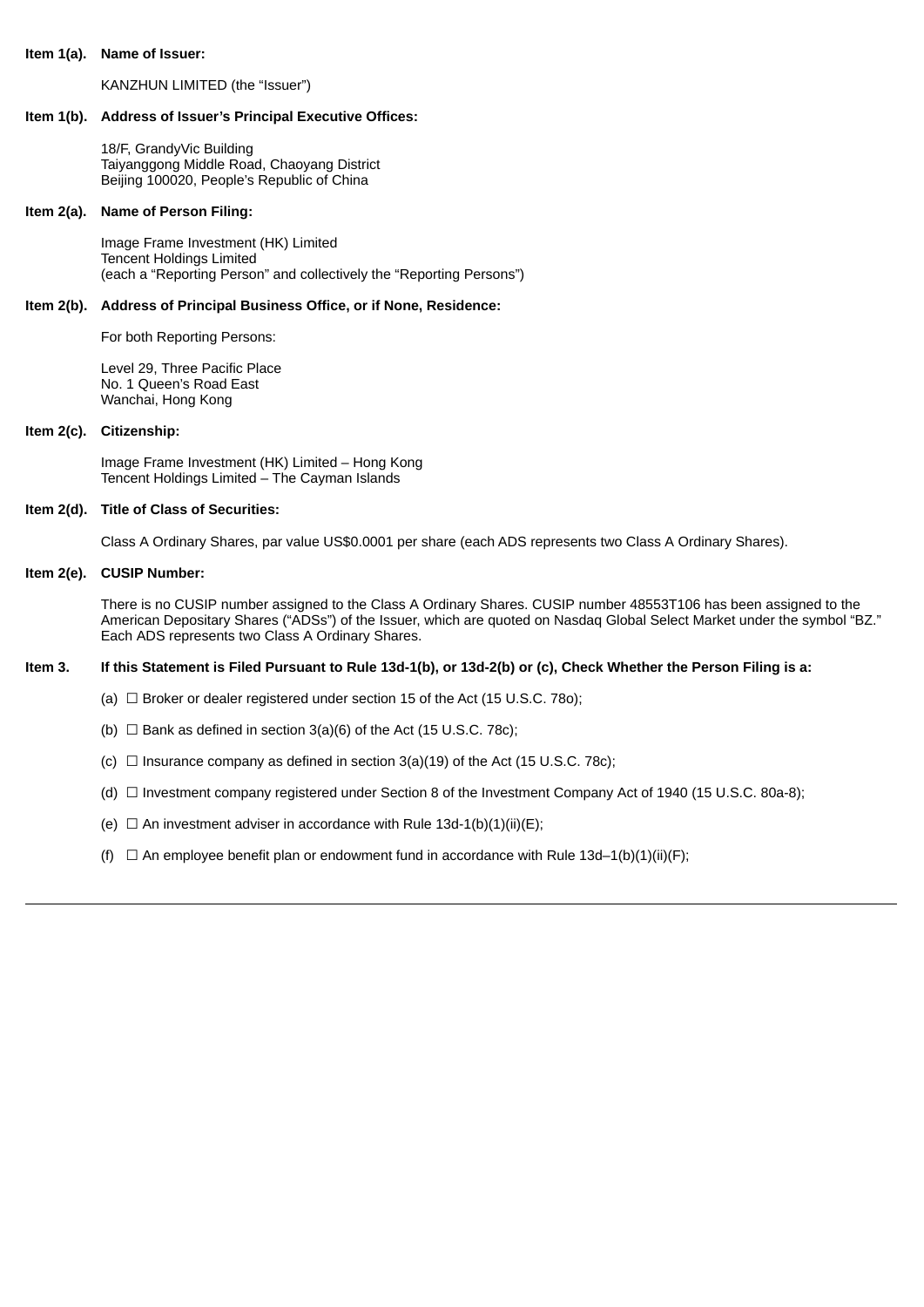- (g)  $\Box$  A parent holding company or control person in accordance with Rule 13d–1(b)(1)(ii)(G);
- (h)  $\Box$  A savings associations as defined in Section 3(b) of the Federal Deposit Insurance Act (12 U.S.C. 1813);
- (i)  $\Box$  A church plan that is excluded from the definition of an investment company under section 3(c)(14) of the Investment Company Act of 1940 (15 U.S.C. 80a-3);
- (i)  $\Box$  A non-U.S. institution in accordance with Rule 240.13d-1(b)(1)(iii)(J):
- (k)  $\Box$  Group, in accordance with Rule 13d-1(b)(1)(ii)(K). If filing as a non-U.S. institution in accordance with Rule 13d-1(b)(1)(ii) (J), please specify the type of institution:

#### **Item 4. Ownership.**

Provide the following information regarding the aggregate number and percentage of the class of securities of issuer identified in Item 1.

- (a) The information required by Items 4(a) is set forth in Row 9 of the cover page for each Reporting Person and is incorporated herein by reference.
- (b) The total number of outstanding Class A Ordinary Shares used to calculate the percent of class represented by the Class A Ordinary Shares is based on 677,127,602 Class A Ordinary Shares upon the closing of the over-allotment transaction in connection with the initial public offering of the Issuer, as disclosed in the Issuer's current report on Form 6-K dated August 27, 2021 filed with the U.S. Securities and Exchange Commission.
- (c) The information required by Items 4(c) is set forth in Rows 5-8 of the cover page for each Reporting Person and is incorporated herein by reference.

#### **Item 5. Ownership of Five Percent or Less of a Class.**

Not applicable.

#### **Item 6. Ownership of More than Five Percent on Behalf of Another Person.**

Not applicable.

Item 7. Identification and Classification of the Subsidiary Which Acquired the Security Being Reported on by the Parent **Holding Company.**

Not applicable.

**Item 8. Identification and Classification of Members of the Group.**

Not applicable.

**Item 9. Notice of Dissolution of Group.**

Not applicable.

## **Item 10. Certifications.**

Not applicable.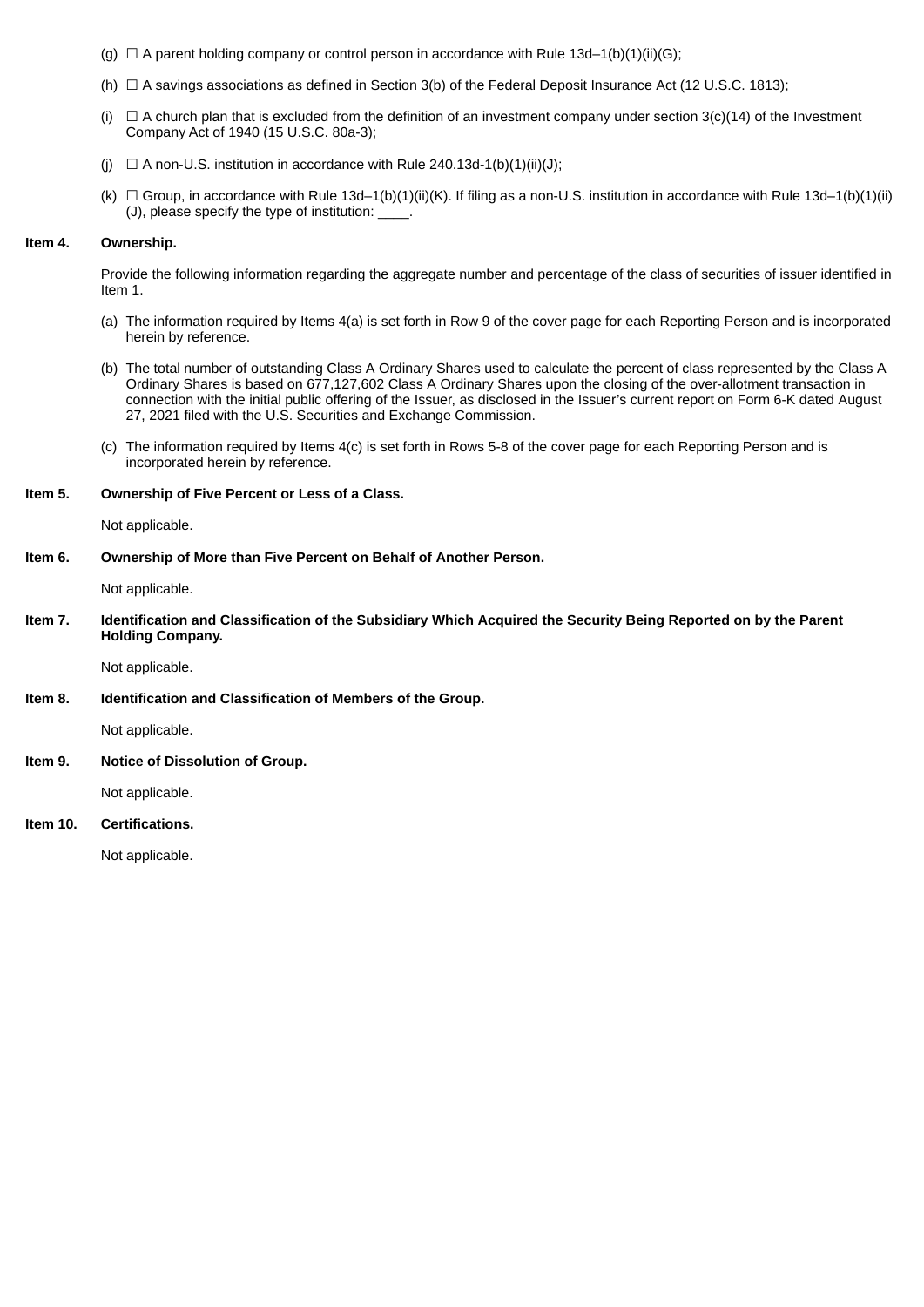**E x hibit N** A

**<u>Description</u>** Joint Filing Agreement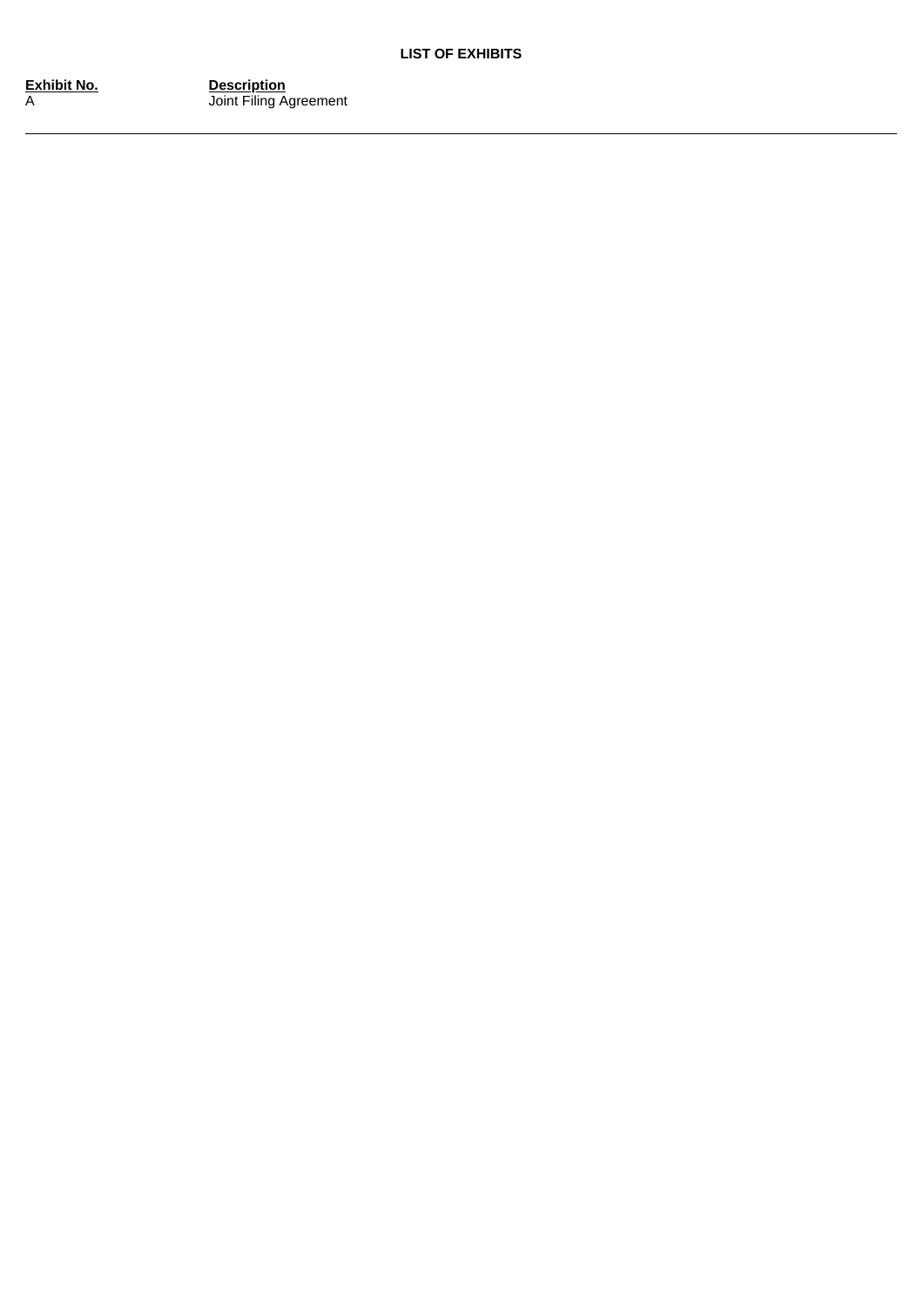## **SIGNATURE**

After reasonable inquiry and to the best of my knowledge and belief, I certify that the information set forth in this statement is true, complete and correct.

Date: February 10, 2022

## **IMAGE FRAME INVESTMENT (HK) LIMITED**

By: /s/ Ma Huateng

Name: Ma Huateng Title: Director

## **TENCENT HOLDINGS LIMITED**

By: /s/ Ma Huateng

Name: Ma Huateng Title: Director